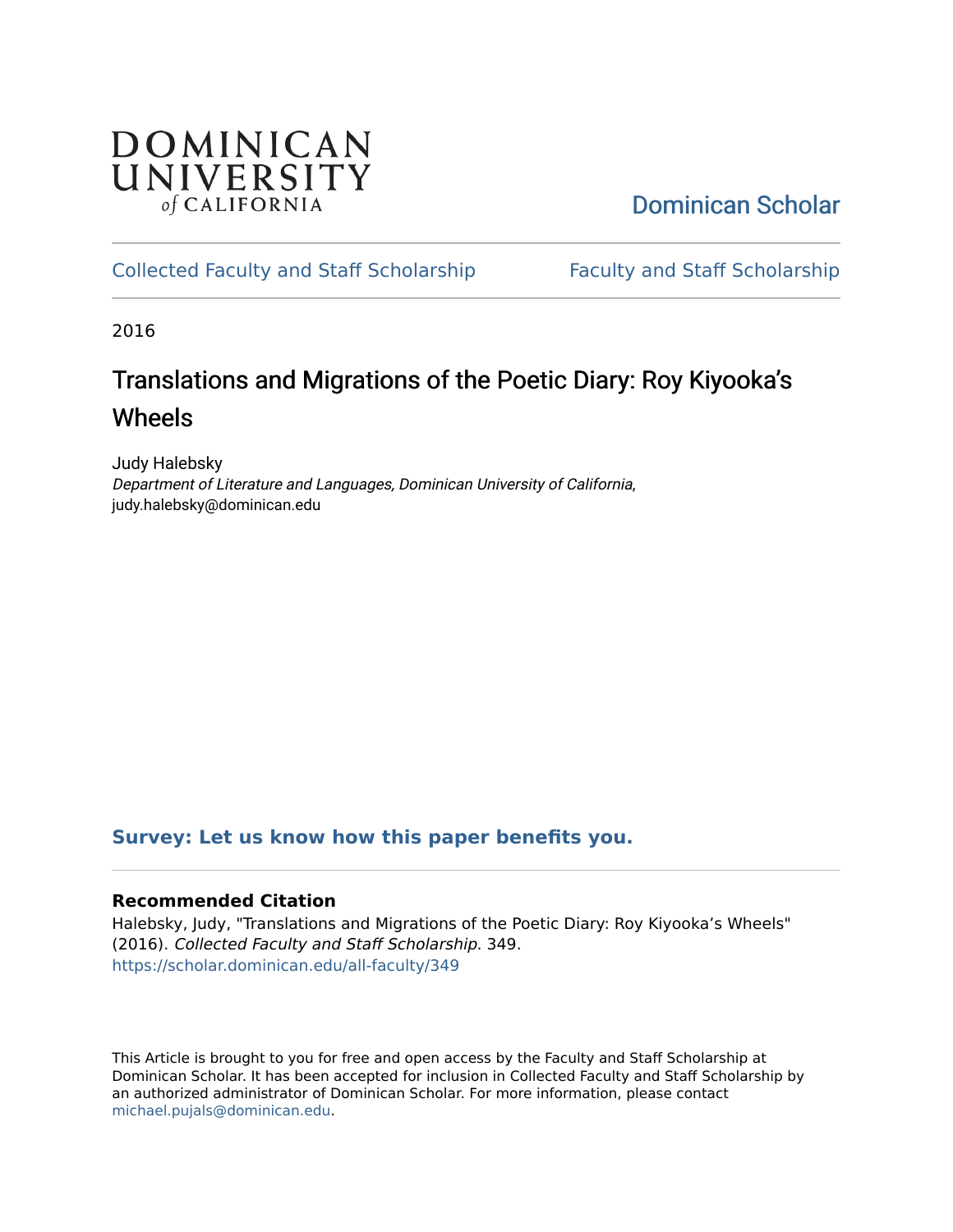Translations and Migrations of the Poetic Diary: Roy Kiyooka's *Wheels* by Judith Halebsky

Published in *Interdisciplinary Literary Studies: A Journal of Criticism and Theory*, 18:4, 2016. Available on Project Muse and JStor.

ABSTRACT: Formal aspects of haiku inform Roy Kiyooka's 1969 travel journal *Wheels.* In contrast to earlier scholarship, this study differentiates haiku traditions in Japan from English language haiku in North America. This framework reveals how Kiyooka employs select aspects of haiku practice to voice his othered cultural location.

In 2012, on a Graves Award Fellowship, I retraced parts of Matsuo Basho's (1644–1694) route in his travel journal *Narrow Road to the Interior.* The journal, a mix of prose sections and haiku, records Basho's five-month journey, beginning in the Spring of 1689, through northern areas of Honshu. He traveled with a disciple and fellow poet Sora. Together they visited places with poetic associations and historical significance. As I traveled, I felt a shadow, a double memory, and realized that Canadian poet and painter Roy Kiyooka (1926–1994) had also led me on this journey. A number of Kiyooka's writing projects are based on travel to Japan including *Kyoto Airs, Wheels,* and *StoneDGloves*. Returning from my trip to Basho's poem places, I began to investigate connections between Basho's travel journal and Kiyooka's work.

A number of scholars have linked Kiyooka's *Wheels: A Trip Thru Honshu's Backcountry*  with Japanese literary forms*.* The work chronicles a trip the poet-narrator takes through the southern parts of Honshu in 1969 with his elderly father and their "intrepid" guide Syuzo. It integrates multiple modes of writing including prose sections, short poems, haiku, letters,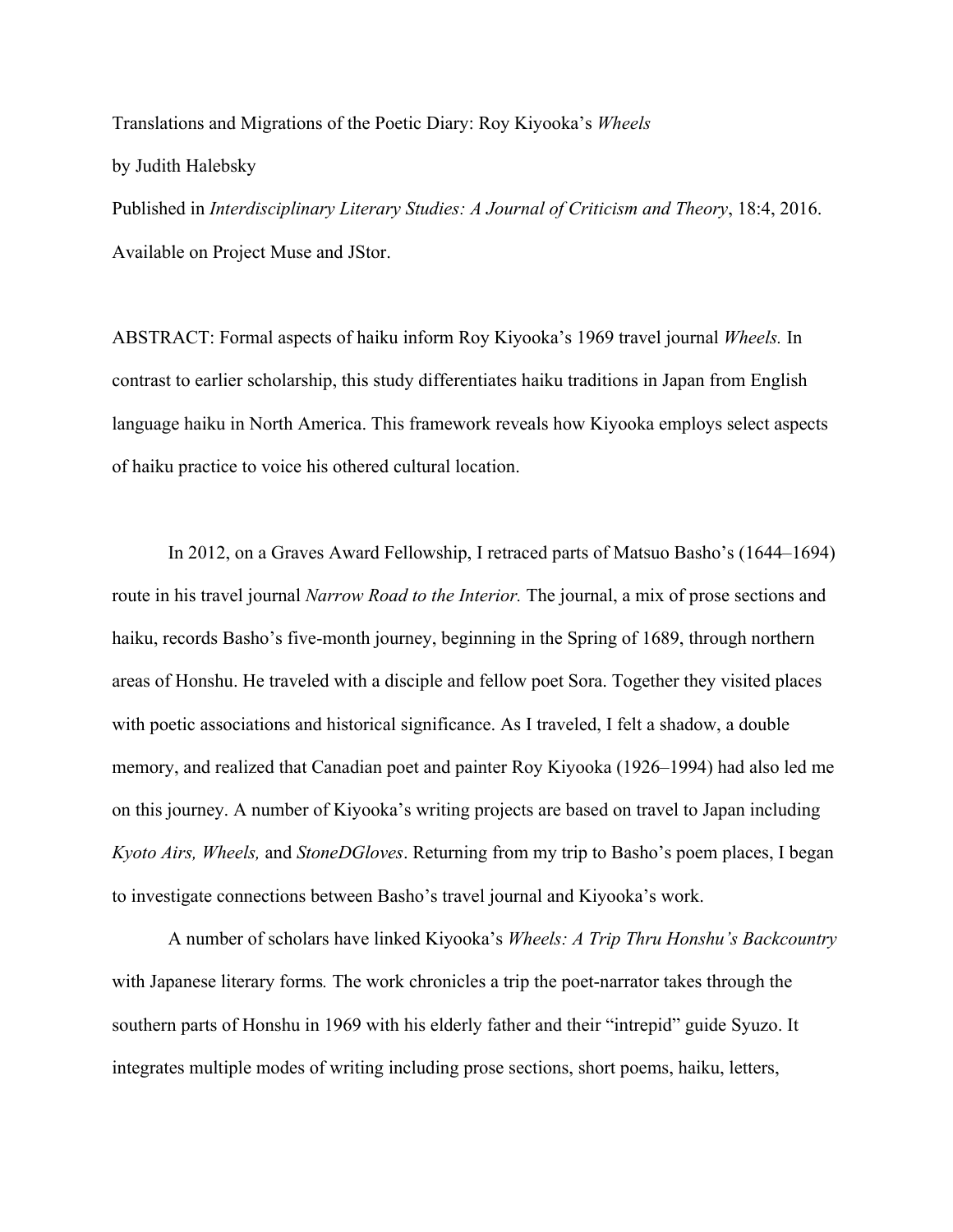photographs, and photo-text montage. Kiyooka was born in 1926 in Moose Jaw, Saskatchewan. His parents immigrated to Canada from Shikoki, Japan. A major theme of *Wheels* is the poet's relationship with his father in terms of migration and identity. The work explores the generational differences within migration, the experiences of family members during World War II, both in Japan and Canada, and issues of language. Like Basho's *Narrow Road*, Kiyooka's work presents as a journal; however, he carefully edited it for a number of years after the trip and was even in a process of revising the work when he died (Miki, 311).

*Wheels* is informed broadly by the concept of Basho's travel journal and specifically by the aesthetics of both twentieth-century English language poetry and the English haiku movement. Haiku was translated and brought into English language poetry by successive groups of poets in the early- to mid-twentieth century. Underlying the translation process, then as now, are literary and cultural values that shape how the form in interpreted and re-created. The lack of differentiation between English haiku and the haiku tradition in Japan has led to over simplified connections between Kiyooka's work and Japanese literary traditions. Examining translations and transformations in haiku in terms of Kiyooka's work illuminates not just some of his literary and formal influences but how a North American scholars have chosen to see and position his work. A comprehensive look at Basho's creative practice reveals areas of connection between the haiku tradition and distinctive qualities of Kiyooka's interdisciplinary poetics that include his transposition of haiku aesthetics and how he employs the form to articulate his subject position in terms of displacement and discrimination.

#### **Basho**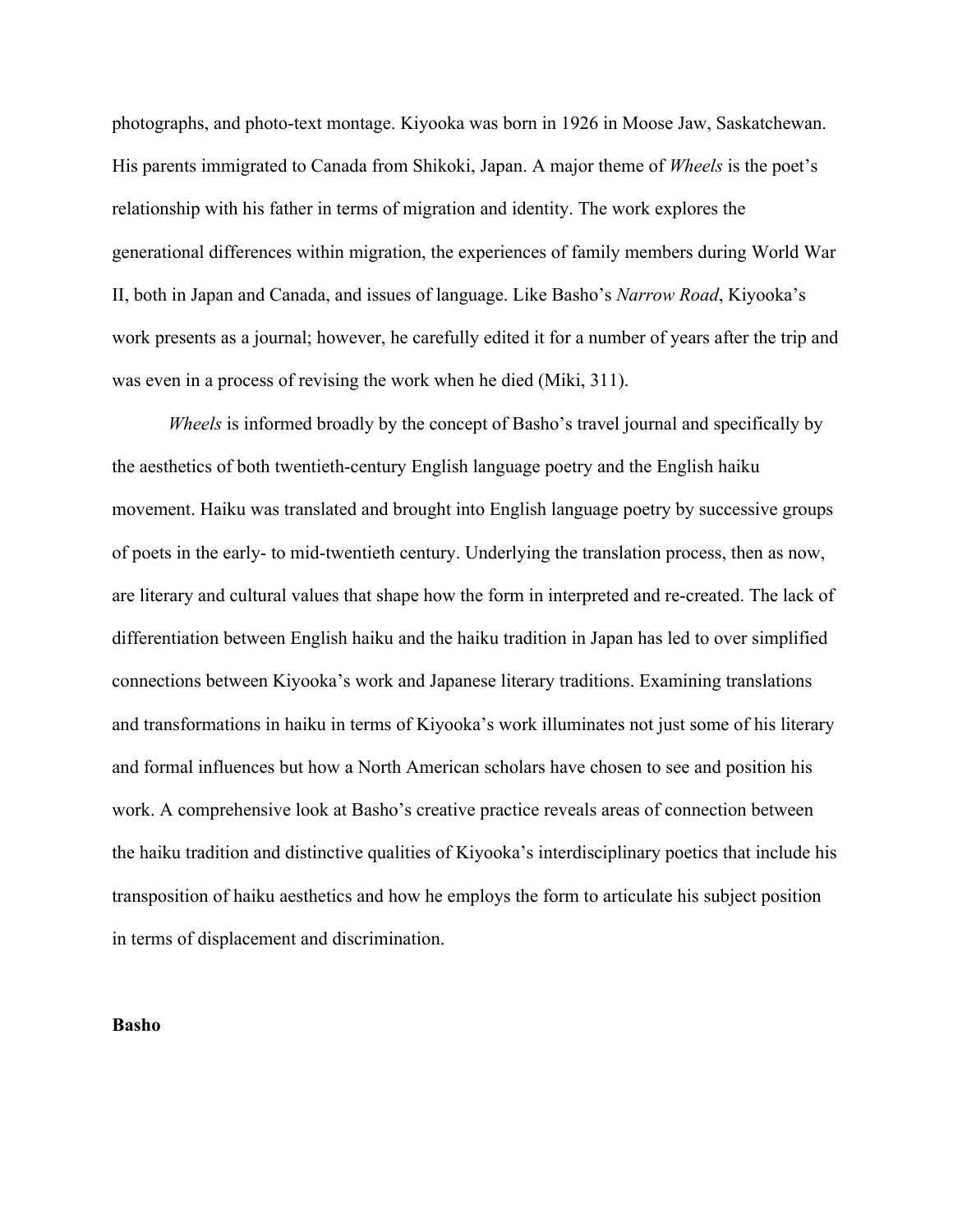Matsuo Basho (1644–1694) was a haikai poet. He joined a group of poets writing humorous, light verse that poked fun at classical poetry. He brought poetic weight to this form and elevated this poetic practice by mixing the themes of classical poetry with the language and experience of common culture. The name *haikai* is a shortened version of *haikai no genga*, which refers to the haikai version of the linked verse form *renga* (Miner, 4). Part of haikai practice is the cultivation of an aesthetic sensibility called the haikai spirit. Aspects of this approach include the juxtaposition of images and language. This juxtaposition is created by employing themes and images from within the tightly controlled poetic topics of classical poetry, mixed with unrefined and rugged images of common everyday life. An example of this is a haiku from *Narrow Road* in which Basho describes spending the night at an inn where prostitutes were also staying, "under the same roof, working girls were also sleeping, bush clover and moon." Referencing prostitution is in sharp contrast with the established conventions in court poetry of avoiding vulgar images and vocabulary. Basho's work rejects these literary values. His haiku draw from aspects of common life while creating a sophisticated aesthetic experience.

The communal and visual aspects of Basho's poetics are overlooked in North American conceptions of haiku. The linked verse form *renga*, in which poets take turns composing stanzas, was a major part of Basho's poetic practice. *Renga* alternate between seventeen-syllable links or stanzas and fourteen-syllable stanzas. Basho often wrote as a group activity, side-by-side with other poets and in direct response to their writing. His poems are in dialog with past poets through intertextuality and allusion. He created *haiga*, which are works that integrate a haiku with calligraphy and drawing. In translation, aspects of the form that integrate communal composition and visual qualities have been diminished. In many ways, the tradition was translated to fit with existing poetry genres as well as the means of distribution of literature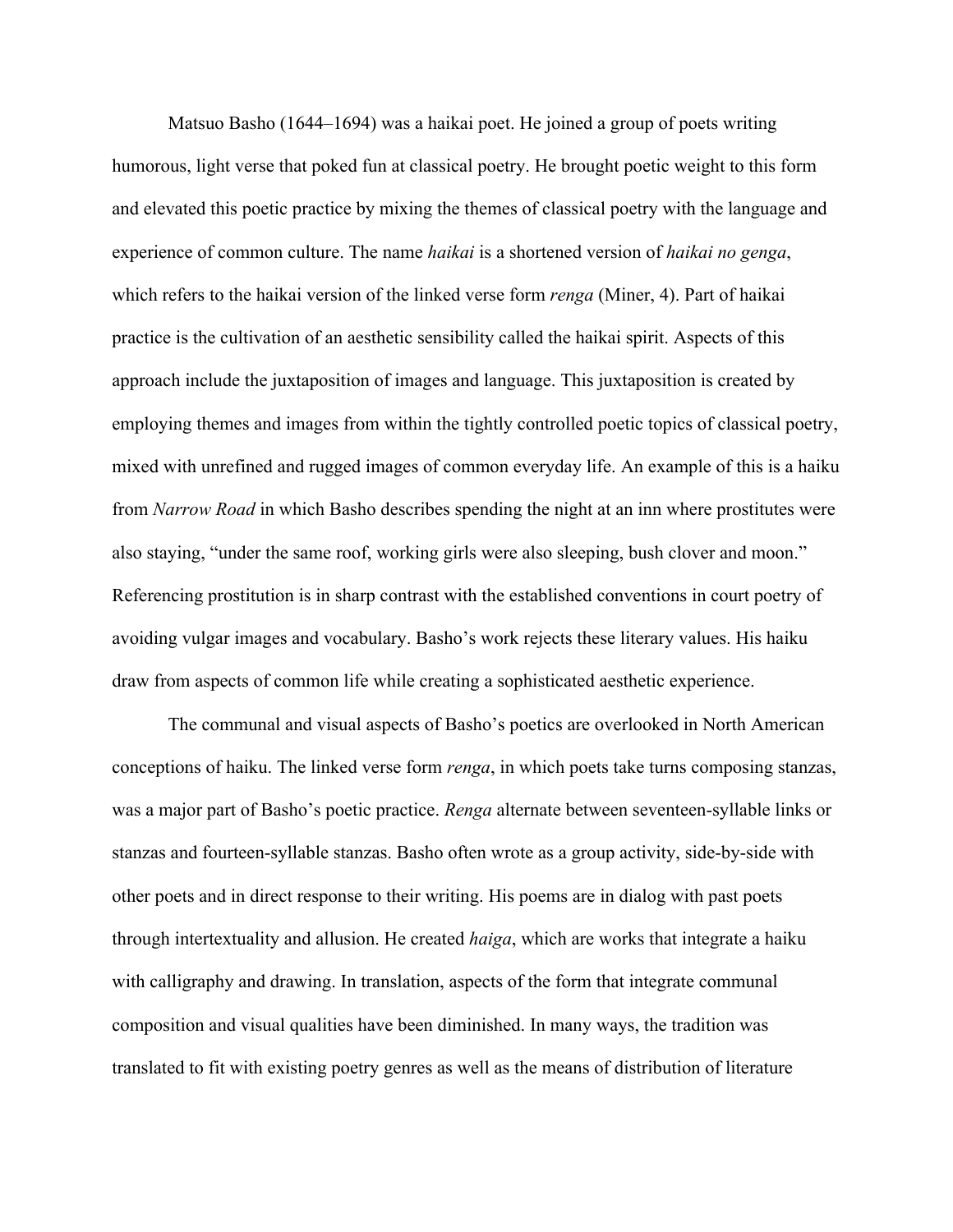through the printing press. These forces contributed to a narrowed view of the haiku tradition as simply 5-7-5 poems with a connection to nature.

In the Meiji era (1868–1912), Shiki brought about a renewed interest in haiku. He assigned the name haiku to the poems previously called *hokku.* The term is also applied to the compositional practice previously called *haikai;* however, this generally signals a narrowed view of the practice*.* By the modern era, the popularity of linked verse *haikai* had diminished in favor of independent haiku. This modern haiku maintained aspects of Basho's practice such as the use of one season marker (a word or phrase that signals the season) and a cutting word that shapes the phrases and timing of the poem. Shiki's writings that fuelled a revived enthusiasm for haiku were shaped by modern values and international influences. As a result, there are significant differences between the modern haiku in Japan that informed English haiku and Basho's haiku of the seventeenth century (Shirane 47–48).

In his lifetime, Basho was one of a number of respected haiku poets. After he died his reputation increased due to the success of his students. These students went on to become respected haiku poets; they recorded Basho's teachings and promoted his work (Shirane 31). Over time Basho became singularly celebrated as a haiku master and *Narrow Road to the Interior* is his most celebrated and revered work. Other widely celebrated haiku poets include Yosa Buson (1716–1784), Kobayashi Issa (1763–1828), and Masaoka Shiki (1867–1902); however, Basho remains preeminent.

#### **Kiyooka**

Kiyooka's work voices the complexities of identity, migration, and cultural location. Kiyooka learned spoken Japanese from his mother as a child but did not read or write in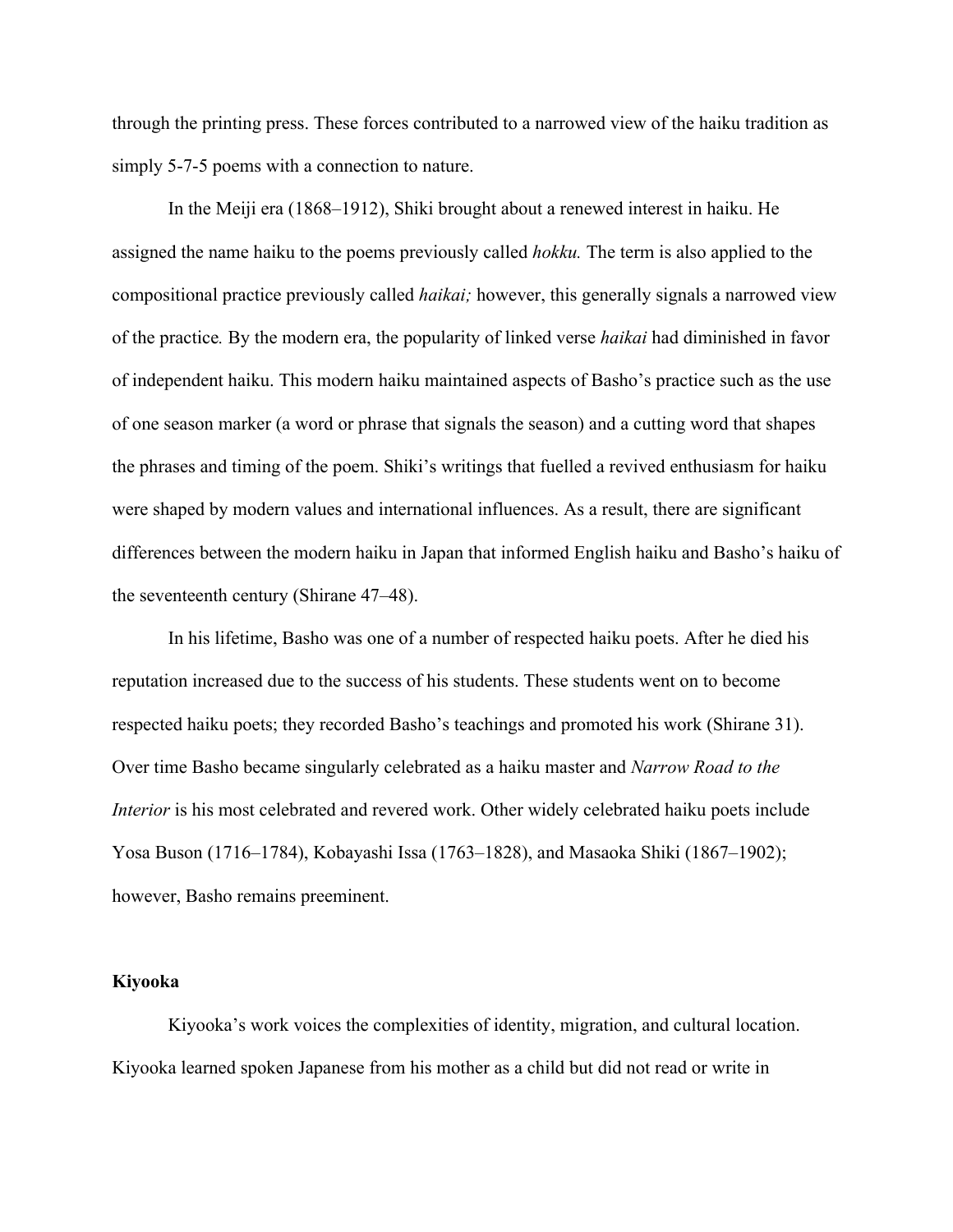Japanese. The racism toward Japanese Canadians during World War II caused great hardship for his family and ended Kiyooka's formal education. Kiyooka experienced a complex cultural situation and faced hostility and exclusion in Canada. This exclusion in the country of his birth was voiced through the language of his lived experience. Traveling to Japan did not remedy this fractured space. "Kiyooka saw himself as both inside of Canadian culture and outside of it, and this in-between state, which he calls an 'athwarted' one, meant that he would experience a doubled existence, straddling the boundaries between his 'Canadian' birthright and his 'Japanese' ancestry" (Miki, 2). Having grown up in Canada, Kiyooka's Japan is an imagined place informed by family stories, family letters, and other images of Japan that he absorbed growing up in Canada. In 1963, he traveled to Japan for the first time and made notes that later would become part of *Kyoto Airs*. He described the impact of this trip on his writing, "beginning with 'kyoto airs' in '64 i've tried to shape the fragmented images of nippon i've carried with me my whole life long" (Kiyooka 1997, 320).

Kiyooka published his first book, *Kyoto Airs*, in 1964, into a poetry landscape in North America that had already absorbed multiple layers of Japanese literary and artistic traditions. However, this linage of influence is diminished and at times subsumed into a North American poetics marked as "Western." Kiyooka chose a Wallace Stevens (1879–1955) poem as an epigraph for his 1987 book, *The Pear Tree Poems*. The aesthetic concepts of Stevens's work were strongly influenced by haiku through imagism. His poem, *Thirteen Ways of Looking at a Blackbird*, is an example of haiku aesthetics in North American poetry, with its attention to image and brevity. Scholar Haruo Shirane describes the influence of imagism on Stevens's work as profound (41). In contrast, Susan Fisher, even while discussing issues related to Japanese poetry in Kiyooka's work, overlooks the influence of haiku on the poets coming out of the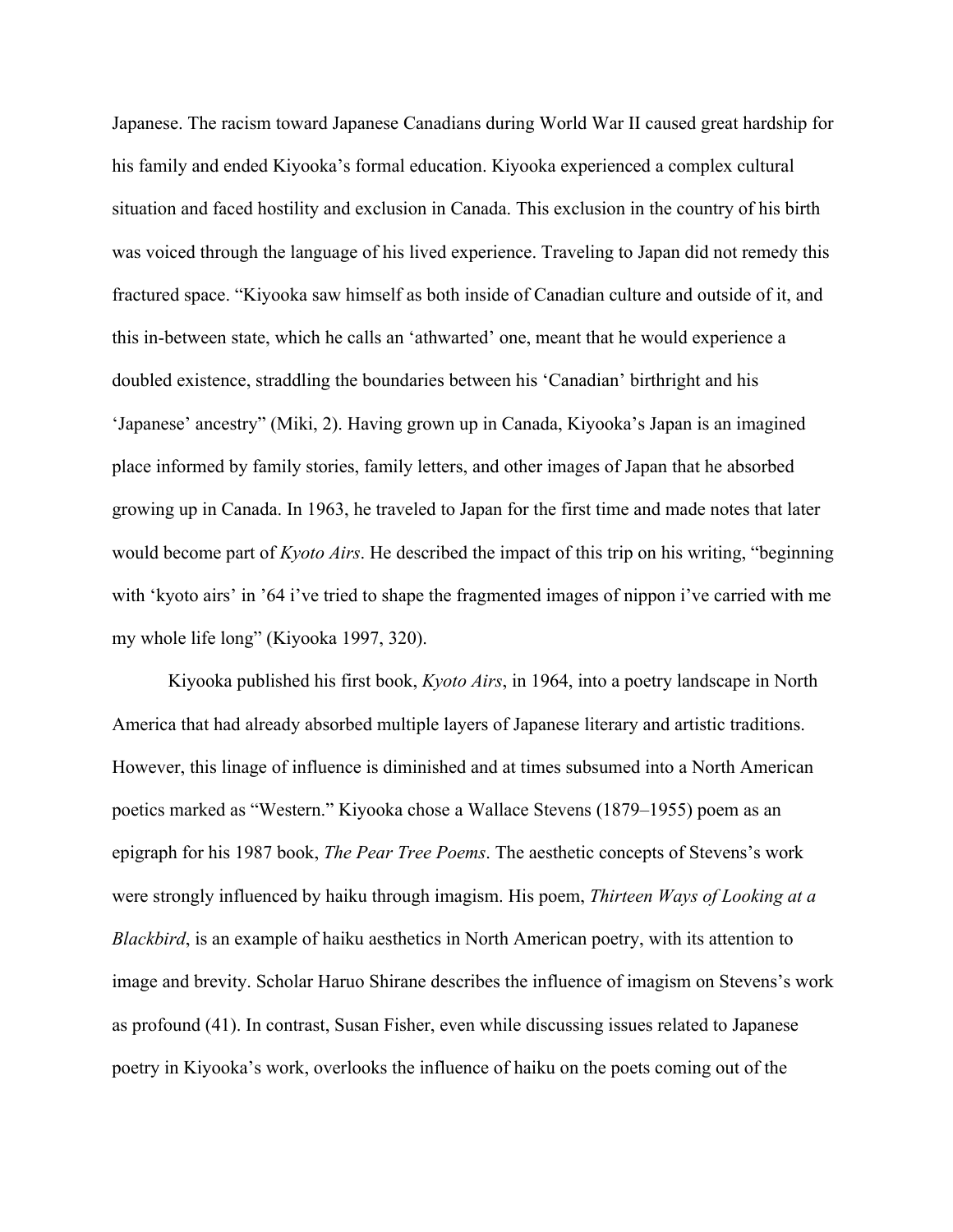imagist movement. She sees Wallace Stevens as a reference in Kiyooka's work that is "overwhelmingly western" (106). Kiyooka quoting Stevens demonstrates that the poetry that informed Kiyooka's work was already influenced both formally and conceptually by English haiku.

#### *Uta Nikki* **and** *Haibun* **Forms**

The concept of an *uta nikki* was widely influential in twentieth-century poetics in Canada. The term translates as *uta* for poem and *nikki* for journal or day record. Modern poets embraced the concept of an *uta nikki* as long form poetry. An *uta nikki* or poetry journal is not a strict form in any sense but examples show that *uta nikki* generally have some shared characteristics. They are chronological and time-based, which supports a central concern of Japanese literature in terms of Buddhist themes of impermanence, temporality, and an attention to the seasons. The second main aspect of the *uta nikki* is a mixing of poetry and prose. It is important to note that poetry was integral in many works that also contain prose narrative. *The Tale of Genji* by Murasaki Shikibu, written more than a thousand years ago, mixes prose with the composition of poems (in the form of love letters) as a central structure of the text. Noh plays mix poetic recitation with descriptive spoken speech sections. Noh plays in this form were composed two hundred years before Basho's poetry journals mixing prose description and haiku. The concept of an *uta nikki* as a combination of poetry and prose was widely embraced by Canadian poets in the work of Fred Wah, bpNichol, and others.

Looking at the *uta nikki* from the Western European conceptions of genre, with a delineated separation between poetry and prose, the poetry journal seems to be a distinctive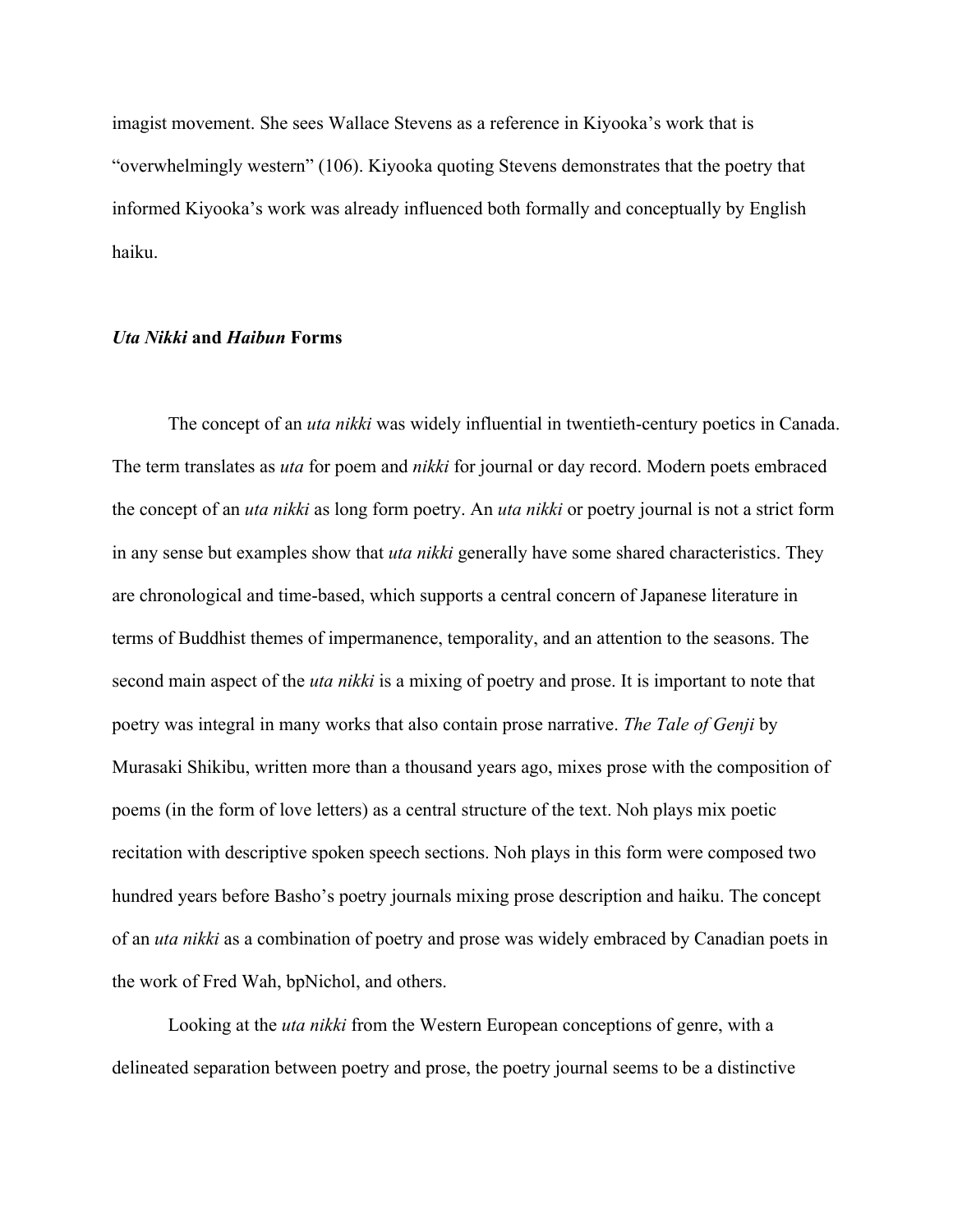form. However, it has an extensively wide reach within Japanese literature and very few formal constraints. Ann Munton, in her 1985 article, "The Long Poem as Poetic Diary," discusses *uta nikki* as a long poem model for bpNichol, Fred Wah, Kiyooka, and others. In comparing Basho's *Narrow Road* with Kiyooka's *Wheels*, she writes, "Both include, to fulfill the *utanikki's* 'requirement of one love-verse,' encounters with prostitutes" (104). She cites Earl Miner's scholarship on the *uta nikki* to make her point; however, the source text is slightly confusing, and a closer reading reveals that a love verse is a requirement of a *haikai* sequence, not an *uta nikki*  (Miner, 43)*.* This misreading frames the *uta nikki* as a more rigorously structured form than is found in key examples of poetic diaries. There are many other forms of writing within Japanese literary traditions that have more complex structures. *Renga* or linked verse have syllable count requirements as well as topical and thematic requirements. Haiku, our focus here, has a number of constraints in addition to the 5-7-5 syllable count. The *uta nikki* is a wide reaching concept within Japanese literature that has taken many forms over time. Basho's *haibun* is a mixture of prose and haiku. It is not separate from an *uta nikki*. Rather, the *haibun* has slightly more formal constraints than an *uta nikki* in that the poem sections adhere to the conventions of haiku. It might be tempting to consider *uta nikki* as a nonfiction diary reflection of life experience in contrast to other works in Japanese literature, which have fantastical and fictional aspects. While the diary structure might employ some structures of realism, it remains a creative work not limited to actual events. Basho's *haibun* journal was edited over a four-year period and differs significantly from his traveling companion Sora's records of the same journey.

The concept of an *uta nikki* is broad and fluid. It is the delineation of poetry from fictional prose narrative in European traditions that frames the *uta nikki* as a specific cohesive form*.* Within Japanese literature there are many varied examples of writings that joins poetry and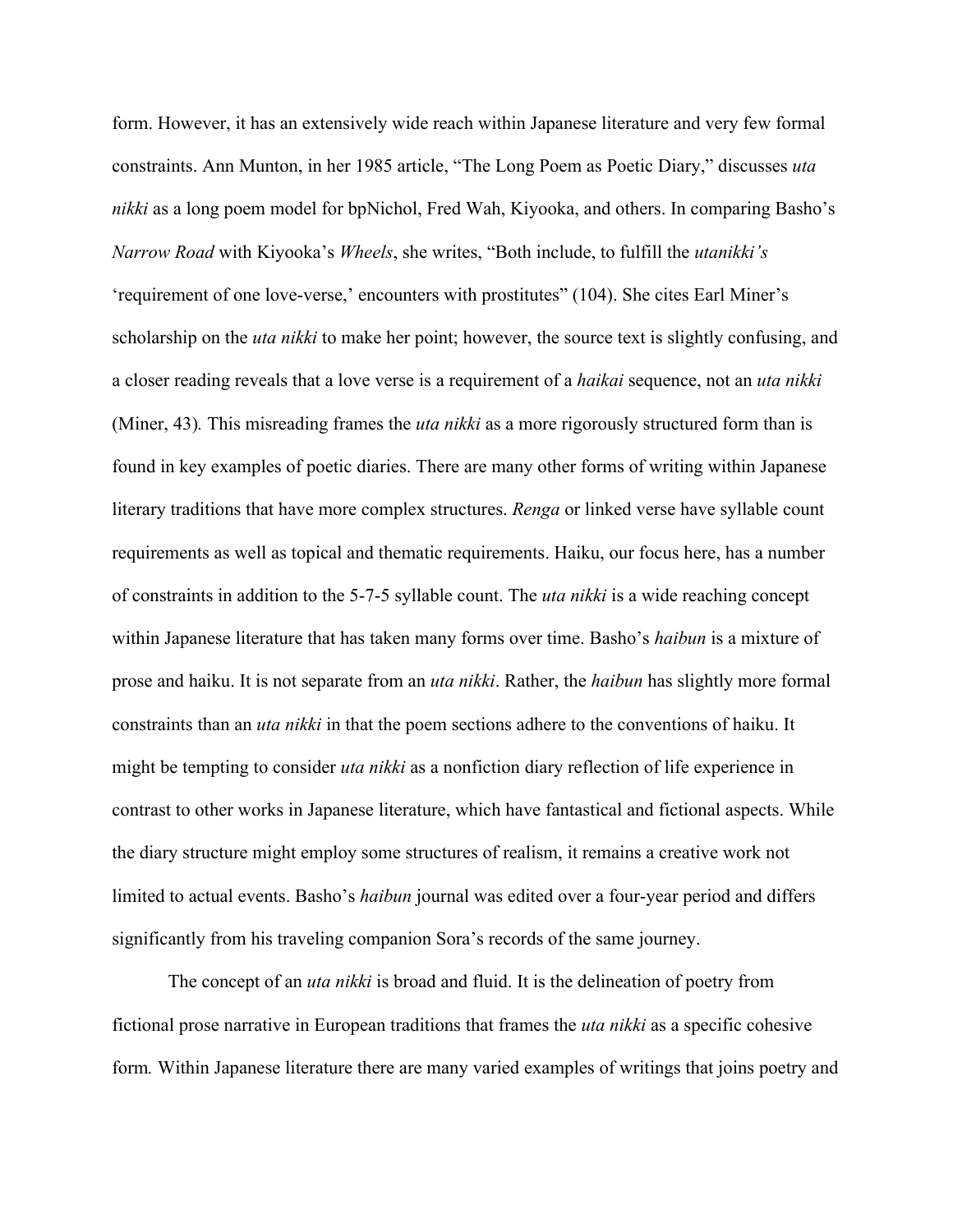prose through a time-based structure. Basho's *Narrow Road* as a *haibun* is informed by these models but brings the formal aspects and constraints of haiku to the poetic journal.

#### *Wheels*

Kiyooka's *Wheels*: *A Trip Through Honshu's Backcountry* references Basho's *Narrow Road* both geographically and thematically. The word *oku* in Basho's title can mean the outer lands, the countryside, and the remote interior. It is used in phrases such as "deep in the forest" or "deep in the mountains." Kiyooka echoes Basho's *oku* by his use of the word *backcountry*. The second meaning of *oku* is interiority. In this way the title calls on a journey that is both a physical journey to out-of-the-way places and a spiritual interior journey. This journey calls for a heightened realization of life as transitory and a detachment from the material concerns of urban life. Basho wrote himself into a lineage of traveling poets seeking spiritual cultivation from Kamo no Chomei's *Hojiki* (*An Account of My Hut)* to other writers named directly in the text, such as Saigyô. In *Narrow Road*, this temporary journey is as permanent as any other situation in our continually fleeting life. It is not that Basho is away from home, but rather the journey itself is his home. The opening to *Narrow Road* as translated by Donald Keene:

The months and days are the travelers of eternity. The years that come and go are also voyagers. Those who float away their lives on ships or who grow old leading horses are forever journeying, and their homes are wherever their travels take them. Many of the men of old died on the road, and I too for years past have been stirred by the sight of a solitary cloud drifting with the wind to ceaseless thoughts of roaming.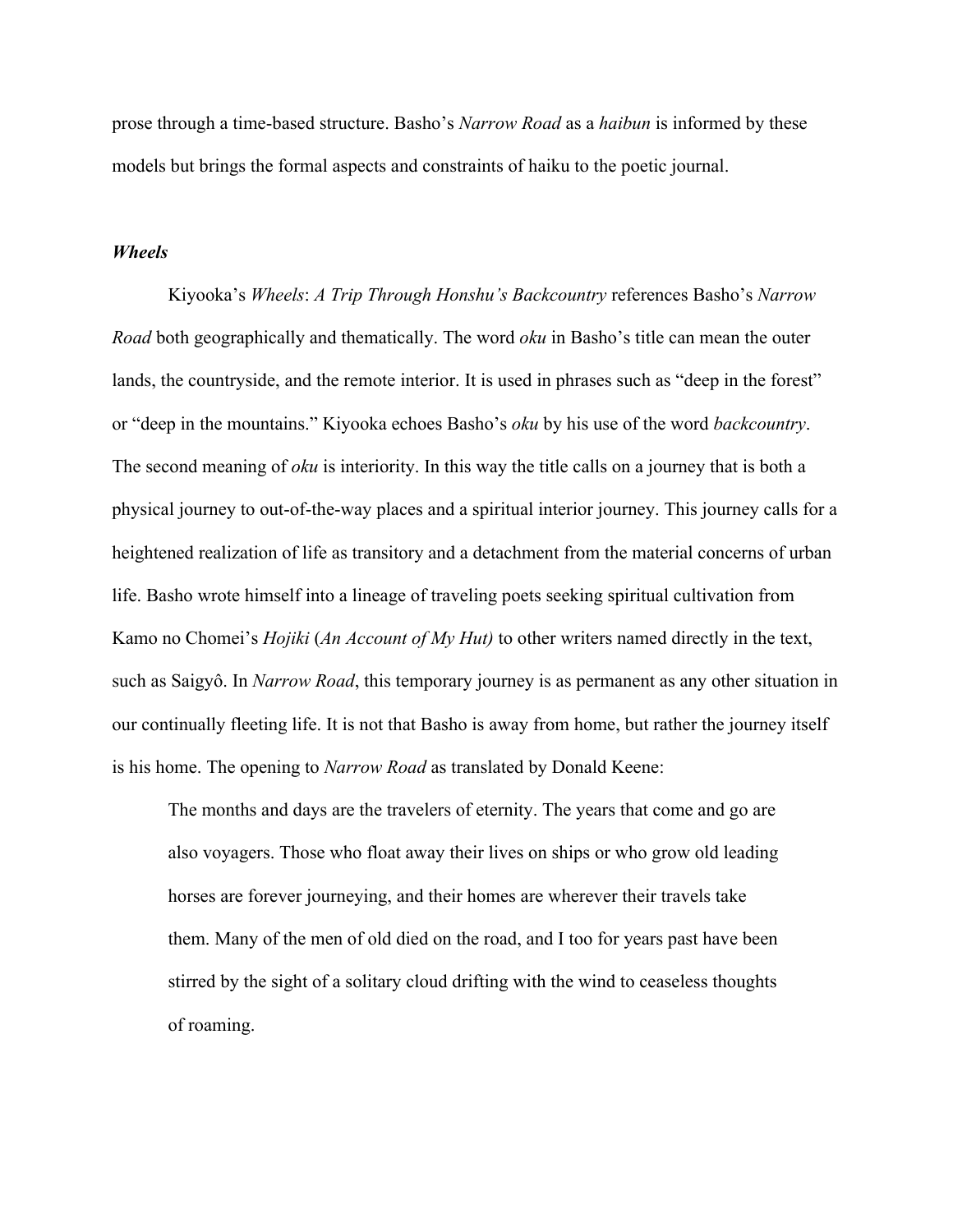Here we see both the "solitary cloud" for the loneliness of travel and emphasis on a human life span as a journey.

*Wheels* begins and ends in Kyoto. From there, our poet-narrator, his father and the guide travel south to Izumo, Hiroshima, and Miyajima. The writing is rich with the sights and sounds of this journey through details of train stops and the landscape out the train window. There are many long prose sections as well as a number of conversations between the narrator and the father. There is also the repeated focus on silence in the failed conversations and the unspoken between the narrator and the father. Page 138 reads, "how come we have so little to say/given all the years we've travelled separate ways." In reading this line, another line is suggested. As the reader, I anticipate the phrase that begins "given all the years we've traveled" to continue with the word "together." However, this poem pivots to "separate." The anticipation of the word "together" heightens the contrast between "together" and "separate." In this way, the text articulates through suggestion a sense of loneliness and isolation while it directly names separation. One way to read this through the concept of Basho's journey is that the physical journey is of a father and son together; however, their interior journey is worlds apart. This pairs with their journey to Japan. For the father, he is returning to his earlier home. For the son, this journey highlights his otherness both in Japan and Canada.

Near the start of *Wheels* is a short section of text that demonstrates central themes in haiku and echoes a famous haiku by Kobayashi Issa. The poet-narrator is traveling on the "Pine/Wind train" (a reference to the Matsukaze train line that today runs from Tottori to Masuda, places named in *Wheels*). The poem is positioned as a view out the window. Pictures on the adjacent page of the rice fields and the coast line contribute to this sense. The poem reads: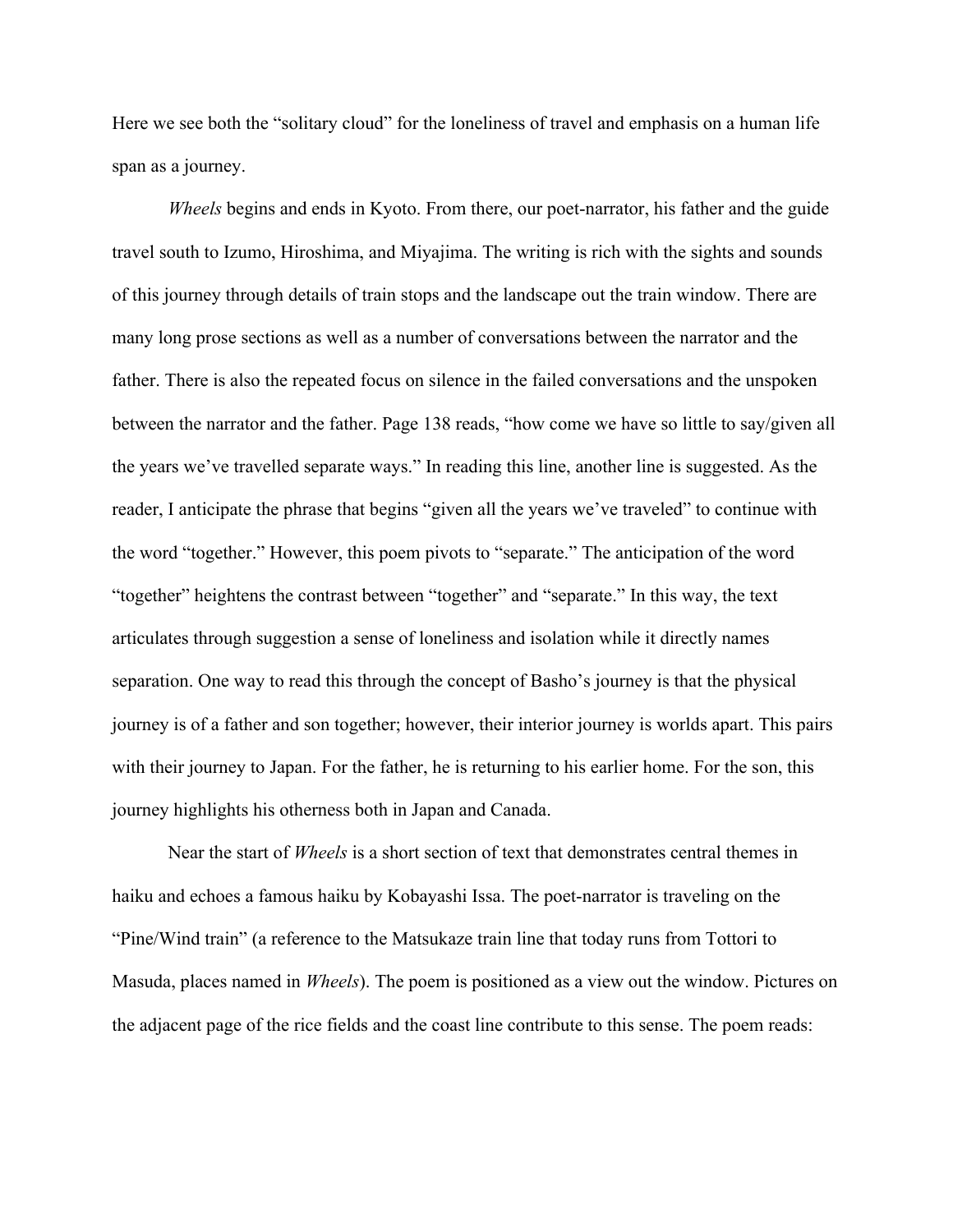. . . pictures-of-the-floating-world

pictures-of-our-passage-thru-it . . .

i thot, winding the film up (138)

The text references the floating world, which has a double meaning. The floating world or *ukiyo*  is a term for the nightlife or pleasure quarters in the Edo era. The woodblock prints from the Edo era and the world they depict, called *ukiyo-e,* are some of the most famous representations of Japan. Katsushika Hokusai (17??–1849), named later in *Wheels,* is an artist famous for his woodblock print series *Thirty Six Views of Mt. Fuji.* His woodblock images of breaking waves, best known in the print *The Great Wave off Kanagawa,* are iconic. At the same time, the term "floating world" also references the impermanence of our human lives as both temporary and fleeting. Here the bright floating world is the view out the window. This reference to the pleasure quarters and vivid woodblock prints evokes a celebration of life. The second line of "ourpassage-thru-it" stresses the impermanence of our journey in this life. The third line leaps from an expansive picturesque image to the tactile, grounded, and mundane work of winding film in a camera. With this gesture, there is the insight that while this life is brief and temporary, we try to hold onto it through capturing it on film. This voices similar themes to Issa's haiku, "This world of dew /is only a world of dew/ and yet and yet." In Issa's haiku, impermanence is voiced through describing the world not in concrete long lasting elements of stone and wood, but with dew that forms and evaporates momentarily. The "and yet, and yet" functions like Kiyooka's picture taking. Against all of the evidence that life is passing and temporary, our human condition is to hold onto our experience of the world around us.

Kiyooka's journey in *Wheels* touches on themes important in haiku such as impermanence but focuses most directly on family ties and cultural history. Kiyooka's title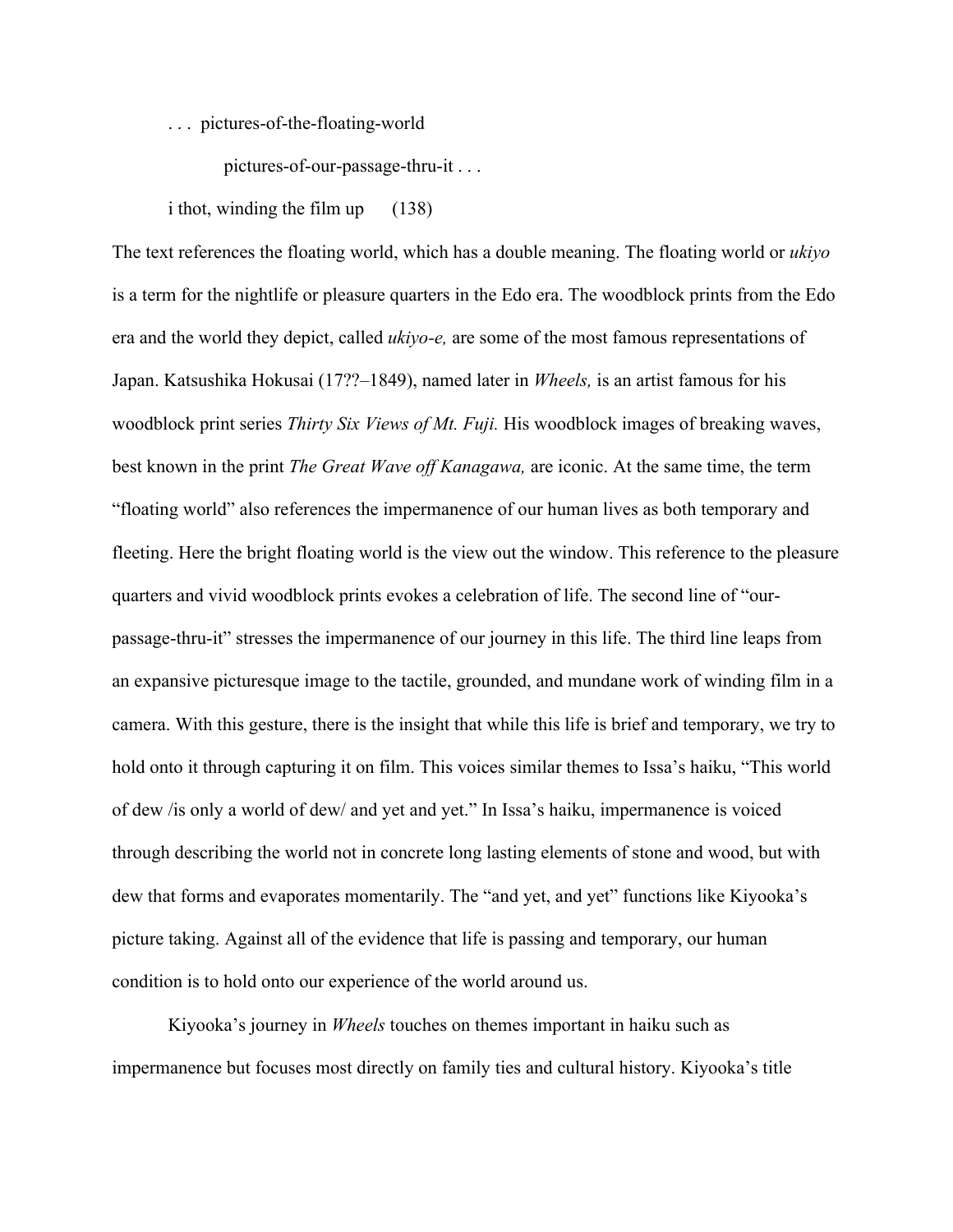*Wheels* names a repeated motif throughout the work. It reflects the multiple modern modes of transit: train, bus, and car of the journey and stresses that contrast with Basho's months spent walking. Kiyooka writes, "trackin' a post-industrial Tokkaido Road at 70 mph" (159) and on the train toward the end of his journey, "these iron wheels annealing my midnight blues" (172). Wheels also evokes the Buddhist wheel of the dharma and the cycle of rebirth (Fisher 103). However, the wheel reference pivots from a Buddhist symbol to a Christian symbol with the Wheel of Fortune. Reading the wheel as fortune evokes concepts of fate through the Christian traditions found in Boethius' *Consolation of Philosophy* which informed Chaucer's writing. Although Fisher reads the wheel concept as a Buddhist symbol, in Kiyooka's use of the wheel there is an equally strong connection to concepts of fate and chance in terms of family location and situation during the war. This concept of fate connects to different plights of branches of Kiyooka's family who faced hardships either in Japan or Canada during the war and in the postwar era.

Another distinctive quality of *Wheels* that can be seen as a transposition of haikai practice is Kiyooka's use of visual art through photography. One of the differences between Basho's haikai and English haiku is that much of Basho's work is visual. The tools of writing in Basho's time were paper and ink brush, the same tools as *nihonga* painting and *sho-do* calligraphy. The practice of these arts was interconnected. Basho created *haiga*, which are poem paintings. He also made calligraphic poem cards. In this way, Basho's haikai connects with Kiyooka as a painter and a poet and with Kiyooka's use of photography and text in *Wheels*. The visual aspects of haiku, which continued into the twentieth century in the work of Masaoka Shiki, who blended haiku with nature painting, are largely absent in North American haiku. British and American poets that came to haiku translated the practice through modern Western constructions of genre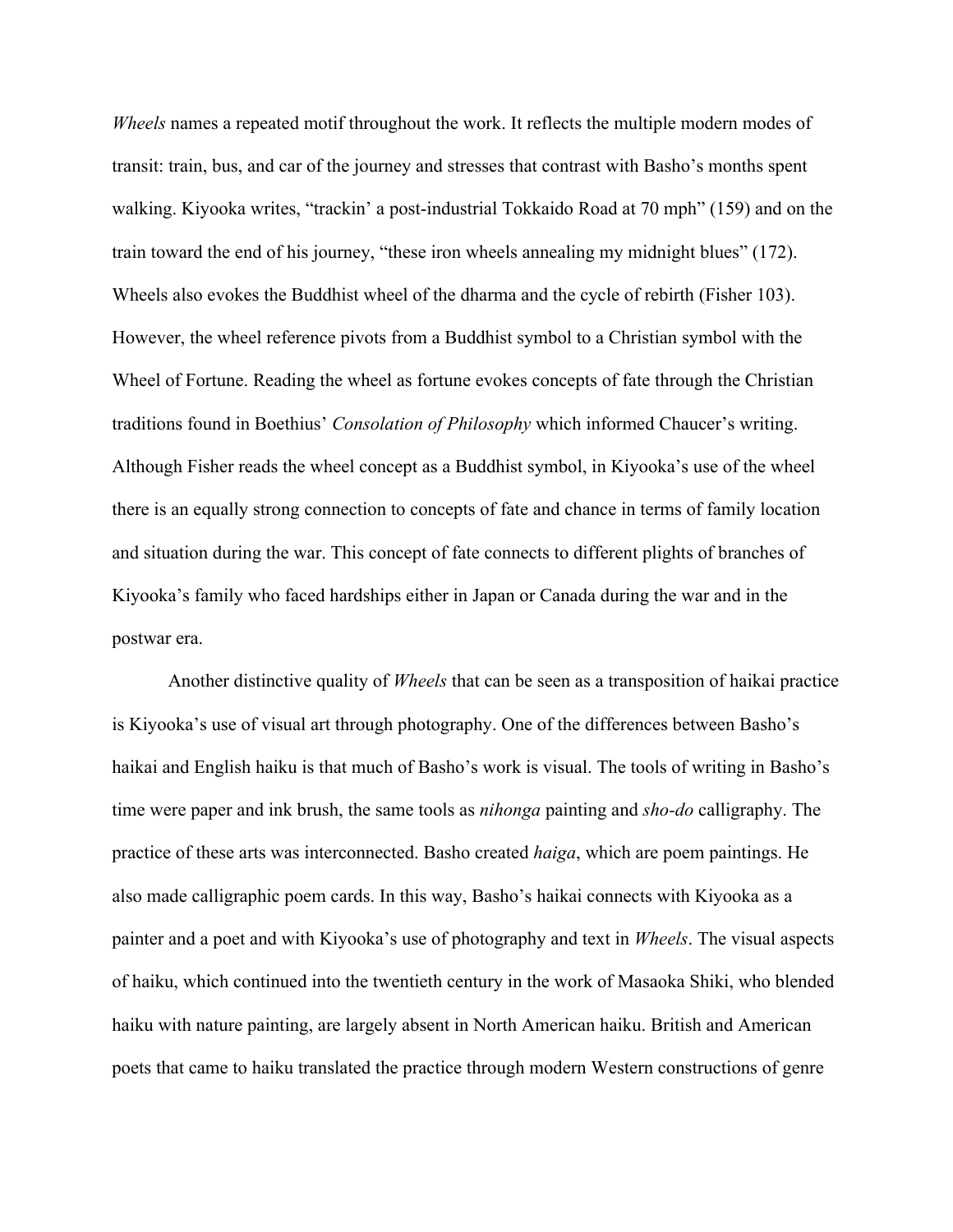with distinct separation between the visual arts and poetry. In this way, haiku in English became a text-based written poetry form. This was encouraged also by print technology that could easily reproduce type but not images.

If Kiyooka was intentionally creating a modern day version of Basho's *Narrow Road*, one would expect for him to write in response to specific poetry places called *uta makura*. The term *uta makura* translates as poem pillow. It is a poetic devise of intertextuality and allusion. Generally, *uta makura* are place names that have established poetic associations. Basho's haikai practice was highly intertextual. His route in *Narrow Road* was planned around visiting these *uta makura* or poem places that held currency as places in the poetic imagination of an Edo-era readership. Basho's writing is imbued with allusions to previous poems written referencing the same place as well as places significant to Japanese history and cultural memory.<sup>i</sup> Drawing on associations with known poems and historical events is one of the ways that haiku can create density and depth of communication with very few words.

However, poetic associations based on a place require a readership with a shared knowledge. If we can assume that Kiyooka was not writing for an audience that could access allusions to classical Japanese poetry, Chinese poetry, and sites of historic significance in Japanese history, such as battlegrounds and temples, what might Kiyooka draw on to create the effect of poem pillows? In *Wheels* Kiyooka transposes the concept of a poem pillow in interesting ways. He writes to the events of World War II such as the bombing of Hiroshima and the discrimination faced by Japanese Canadians through allusion. He draws from these points of reference and assumes audience knowledge to connect to their significance. After leaving the Hiroshima museum, Kiyooka writes, "nobody can live inside the Monstrous very long/ without becoming one father said, / as we sipped our tea and bit into our sandwiches" (170). This short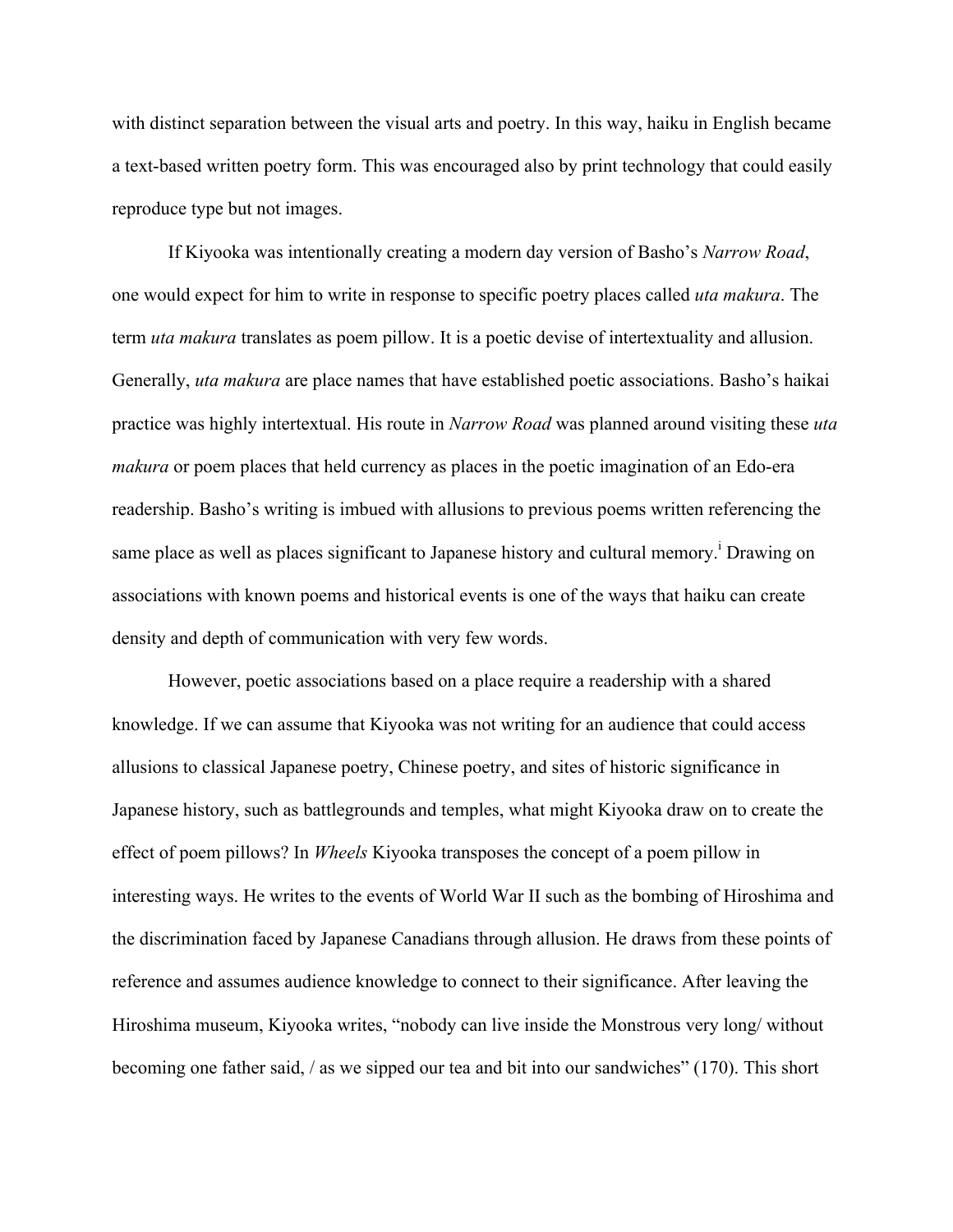poem employs contrast and a leap in perspective through the integration of the father's voice. It also has a juxtaposition in the reference to the war and the mundane daily activity of drinking tea and eating sandwiches. It does not outline the events of the war but functions through an assumed shared knowledge of these events.

Kiyooka challenges a concept of shared knowledge or a firm cultural location through a number of devised words in his text. He uses the word, "Kanada," for Canada but spelled with a *K* (142). Foreign words are brought into Japanese using the katakana syllabery (similar to a phonetic alphabet) that brings the words into existing Japanese syllables and sounds. Foreign words are written in katakana and remain marked as foreign through this script. (The script is also used for emphasis and exclamations in written Japanese). Kiyooka writes Canada with a *K* taking the romanization from the katakana spelling of Canada. The word is now translated twice with the second translation bringing it back into English not in its source form but marked and changed. This echoes the struggles of migration and evokes ideas of insider/outsider, displacement and home. Kiyooka visits the birth place of his parents; however, he does not arrive unmarked and able to seamlessly join the cultural landscape of Japan. The layers of migration have shaped him just as the *K* in Kanada retains a trace of the translation into Japanese and back into English.

Another example of this is when Kiyooka describes a kind of Japanese shoe called *geta*. He brings the word into English grammar by making it plural, "getas" (158). Now the word is new or at least neither firmly English or Japanese. Here we have a departure from the proposed categories of language and a making of a new path, much the same way that Kiyooka in *Wheels* works with an established literary concept of a *haibun* journal and makes it his own. The theme of loneliness of the traveler in *Narrow Road* can be read more narrowly in *Wheels* through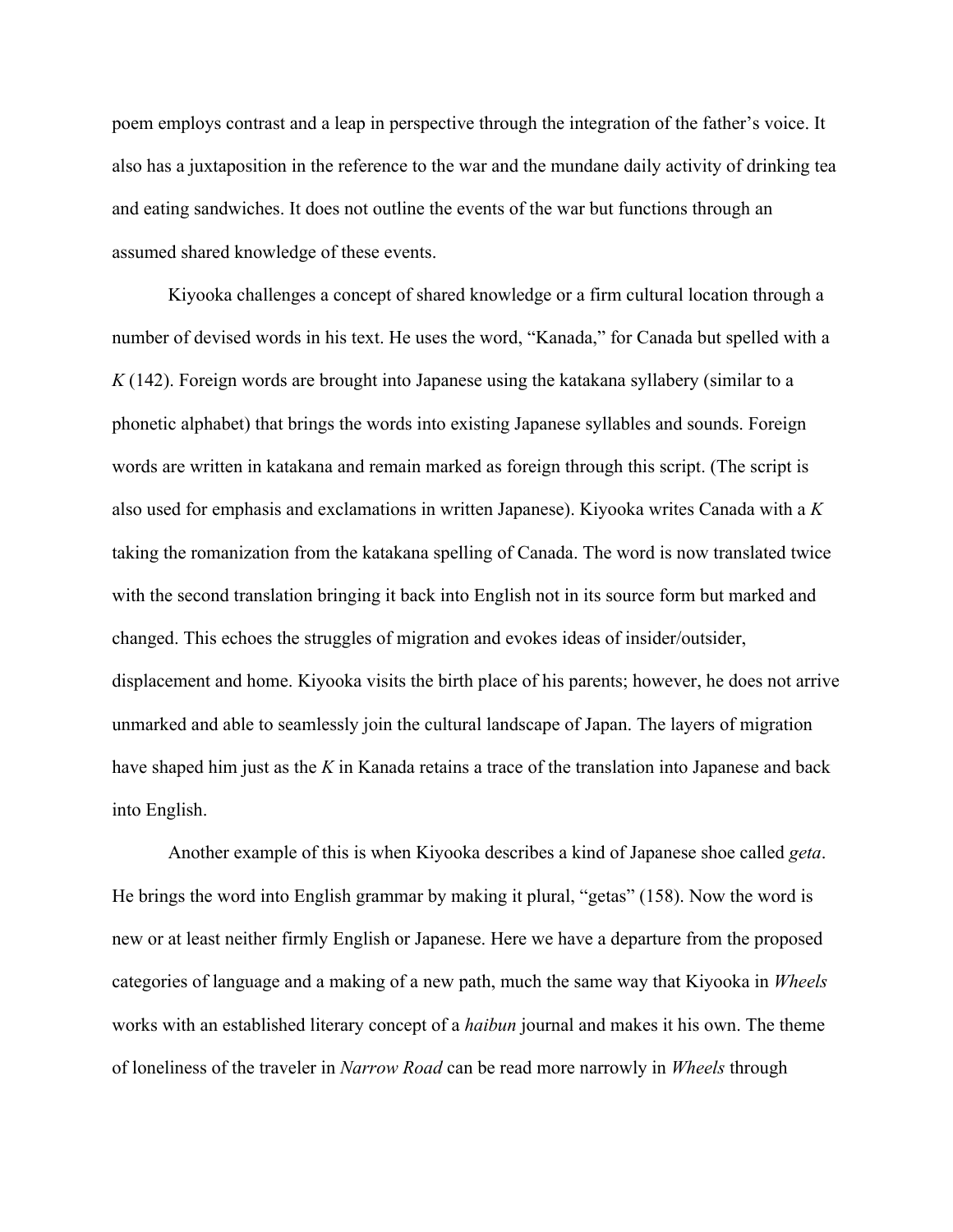disrupted home place, emotional toll of the war, and the ripple effects of discrimination and alienation. While these might not be markers of intertextuality as Japanese literary technique, they do create a similar density of association as a very small gesture that brings layers of complexity to the text.

With these shifts in language Kiyooka is creating a liminal space of associations without an easily discernable shared-knowledge audience. Leading Kiyooka scholar and poet, Roy Miki, offers a perspective on what might seem to be the lack of an intended audience and suggests that Kiyooka was writing for an imagined future audience (2011, 28). Kiyooka was writing from a racialized and othered space within Canada. While traveling in Japan shifted his cultural location, it did not provide a home place where Kiyooka could live as unmarked and central. It also did not offer a place of shared knowledge that could support central aspects of haiku.

These are just a few examples of the many language innovations and disruptions that Kiyooka creates in *Wheels* and in many of his other works. In these language shifts, Kiyooka is making his own cultural space and location. He is othered in Canada, and at the same time, he cannot go to Japan as solely Japanese. His shifts in language work both to mark his exclusions and also to create a place where he is no longer othered, where his experience, language, and identity are the central, fluent cultural knowledge. Miki explains that Kiyooka's cultural location within Canada can be "aligned with post colonial writers in other national contexts, who often worked alone to resist the forms of dominant language conventions and, against the odds, carved out a hybrid lingo that was "in" the language of the white majority but was not "of" the values imbedded in it" (2011, 28). Here we see Kiyooka's isolation and how he was not writing for an existing audience but was creating a space for himself and in this an imagined audience.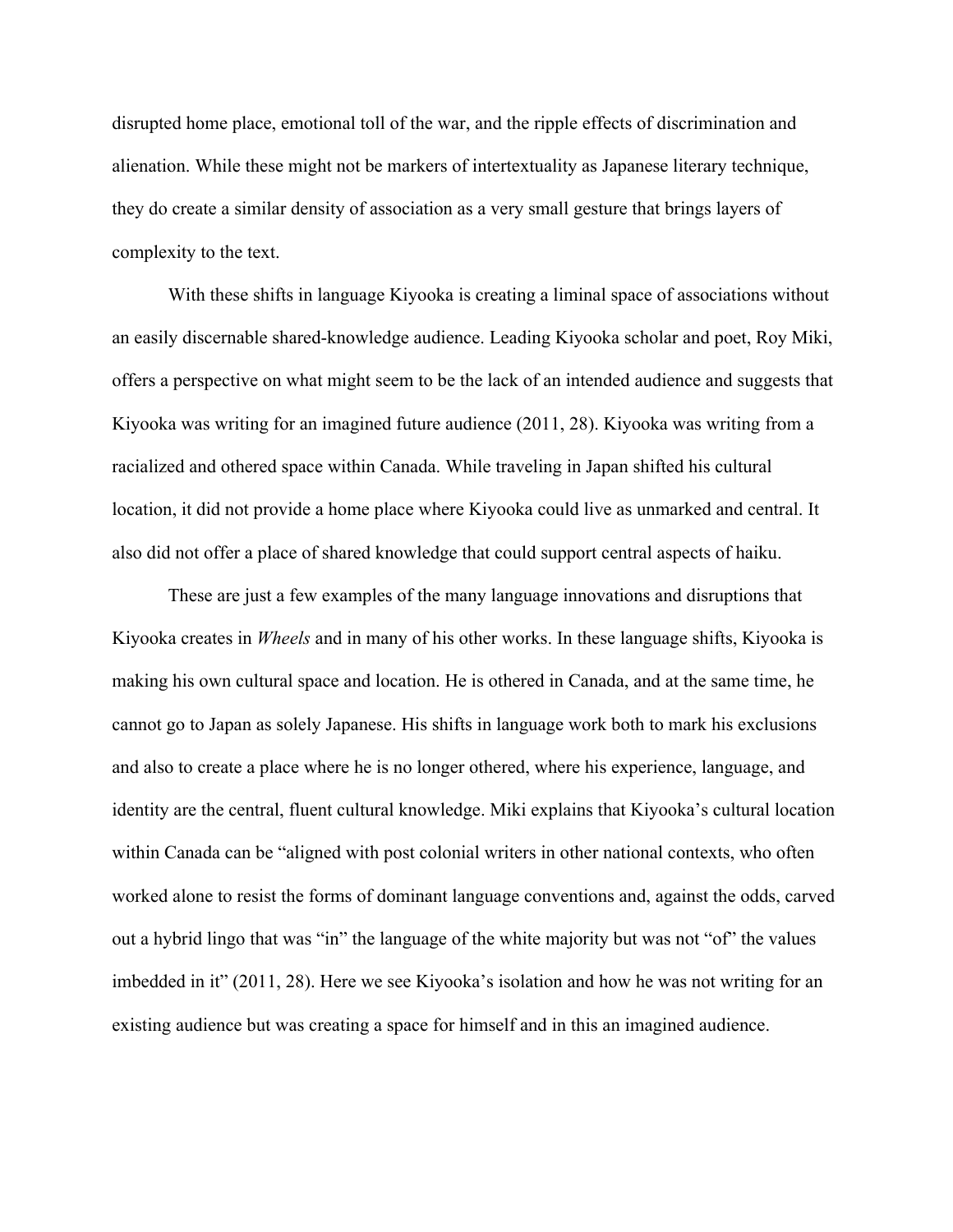Loneliness and isolation are major themes in travel writing. As Basho intended, his physical journey serves as material evidence of his internal journey. Kiyooka's travels create the external material evidence of his internal isolation that is part of his daily experience within Canada and brought into heightened relief as he travels to his parents' birth country. As an artist, he is for the most part, alone in this cultural location. While many poets that informed his work such as Wallace Stevens and Charles Olsen were influenced by concepts of imagism and haiku, these were interpreted through Western European literary traditions and the experiences of white society in North America. They were aesthetic peers but not working toward the cultural transformations of Kiyooka's work. The Regina art scene was similar with Kiyooka as part of a generation of white artists. In this way, Kiyooka was writing into cultural transformations without like minded peers or a shared community. As Miki explains, "Kiyooka enacted forms of resistance, but without the coalitional framework of a network of like-minded artists and writers, and this gives his work a quality of interiority always verging towards the void of speechlessness" (2011, 28). Miki goes further to explain that Kiyooka wrote to an imagined future readership that would be able to read through aspects of shared knowledge to engage with visions for change embedded in Kiyooka's language strategies, "Even as this edge pressed in on his language, however, Kiyooka refused the path of assimilation and instead imagined a future of readers through whom his language might accumulate new social and cultural values" (28). It is this lack of community that resonates with the loneliness and isolation of the travel journal form. Kiyooka makes tenuous connections in various ways—his tense relationship with his father and his references to artists and poets. He imagines a creative community and a future readership but he travels alone.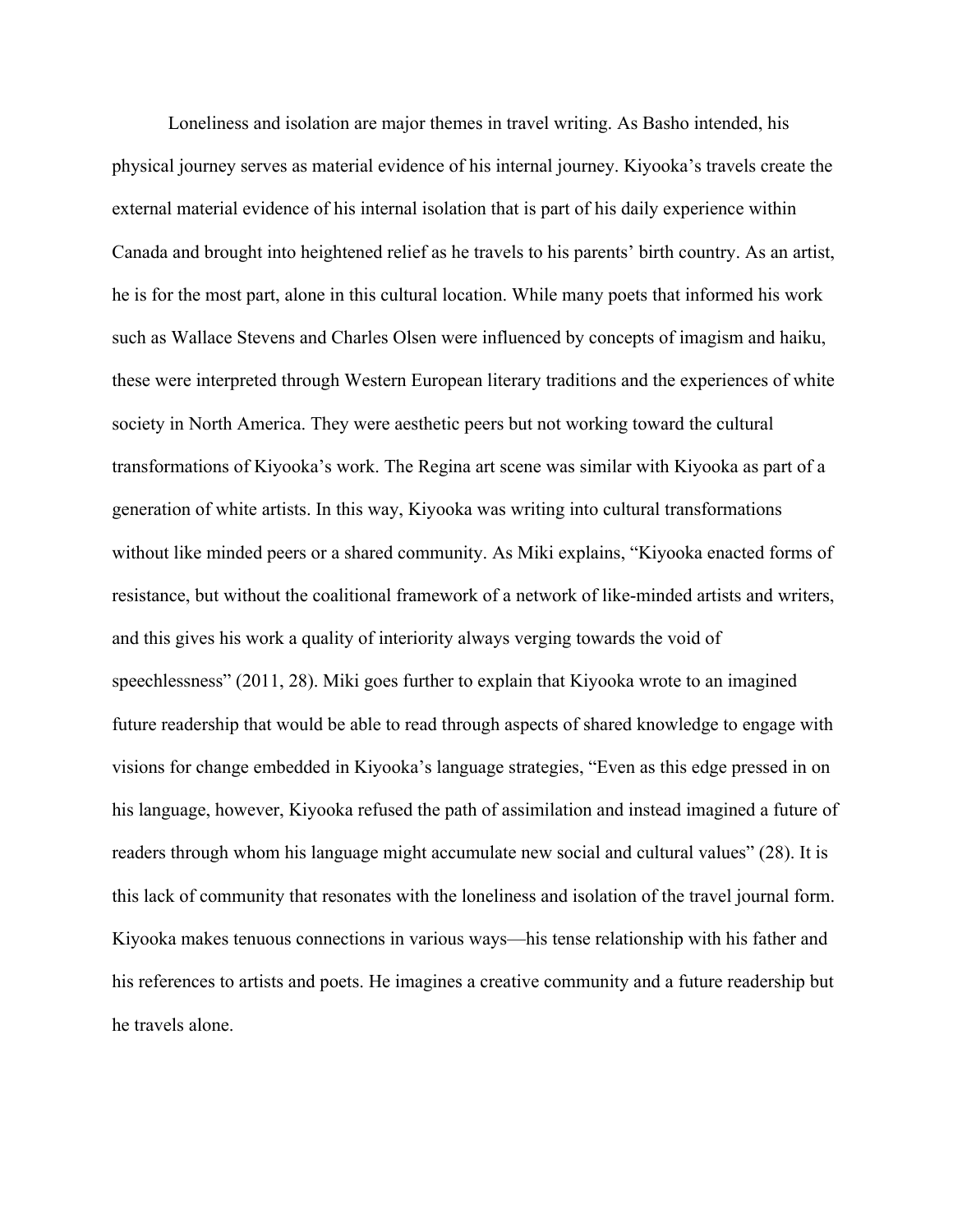The one poet Kiyooka names directly is Masaoka Shiki (1867–1902). As they are traveling along the Inland Sea of Japan, across from Shikoku, Kiyooka writes, "Shiki/ & father's / Shikoku/ a stone throw/ away" (160). Shiki was born Matsuyama, on the Inland Sea side of Shikoku at the beginning of the Meiji restoration. He became a leading haiku poet in the modern era. He advocated the concept of *shajitsu* or *shasei* meaning "sketching from life," in which haiku should be written from individual direct observation of people and nature (Shirane, 38). Toward the end of his life he revised this to advocate that haiku just be written about nature and that human affairs should be left for fiction writing. With Shiki, haiku in isolation from communal practice is stressed. Also, haiku as a direct response of observation was emphasized over the many examples in Basho's work of haiku as intertextual. It is through Shiki's haiku that we come into the modern era and see the seed of what will become English haiku. Shiki, born in 1867, was raised in an era of massive modernization and foreign influence in Japan. Thus, we can see haiku in Japan developing through exposure to international literary influences. Into the twentieth century, haiku was interpreted through modernism and modernist poets in North America giving birth to new, diverse and multithreaded haiku lineages.

By citing Shiki, naming the *oku* as the backcountry, and fusing visual images with text, Kiyooka is writing himself and his twentieth century experience into a haiku lineage. Traveling along the Japan Sea toward Hagi, he ends a letter to "Dear M:" with this post script: "p.s. it almost feels like I've come this way/ before but that's another pilgrim's odyssey (148).' Here Kiyooka echoes Basho's journey. While I followed Basho's route on my own journey, it was Kiyooka's work that came to me in a faint echo. Since then, I have tried to trace the poetic lineages in Kiyooka's work and found that he drew from Basho, Issa, Shiki, and North American haiku as aesthetic ideas but more than anything was making his own creative road through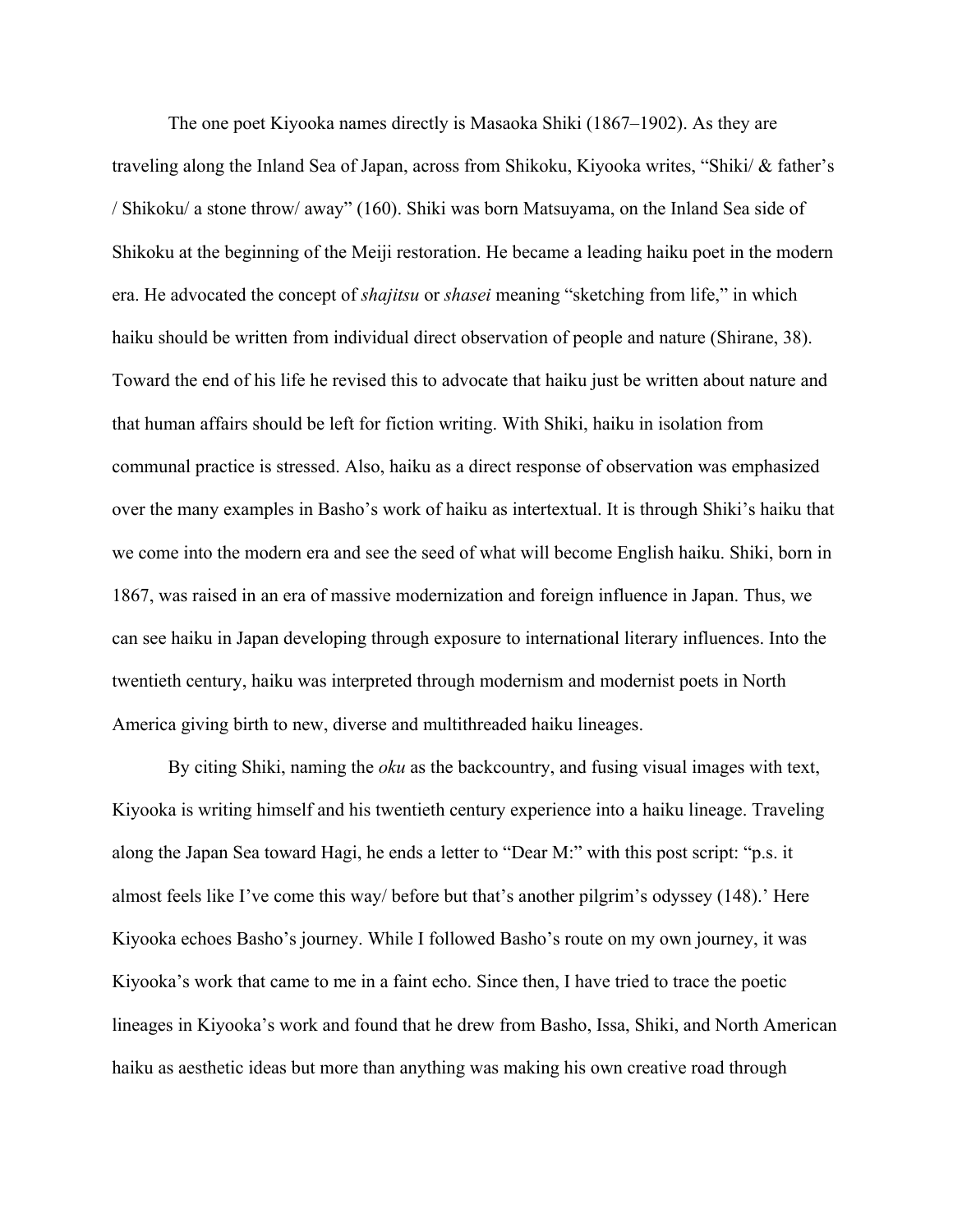poetry's backcountry. Kiyooka brings the complexity of migration to the travel theme of Basho's *haibun* form. He's not concerned to recreate Basho's work but changes the form and applies it selectively as a means to create his own poetic vision.

Of the many connections between *Narrow Road* and *Wheels*, the most important to me as poet is the shared haiku spirit. Basho disrupted the poetry rules of the ruling court class. He cultivated a way of seeing, an attention to the poetic moment through contrast and juxtaposition. He was breaking established rules and conventions. Kiyooka too was a lone traveler. He rejected the constraints of genre and form in both poetry and visual art. He strived to create art through text that resisted adhering to dominant literary values and established genres for visual art forms. Haiku has been translated into English haiku as a text-based form. Kiyooka, however, relates to the possibilities of the form as both text and graphic and even the further reaching aspects of cultivating an artistic sensibility through the practice of writing. Through the rough and unfinished qualities of his work, he creates a wonderful aesthetic intensity. The off center, off kilter beauty of Kiyooka's travel journal *Wheels* voices inequality, displacement, exclusion through an external journey, and the internal experience of migration.

JUDITH HALEBSKY chairs the Division of Literature and Languages at Dominican University of California. She holds a Ph.D. in Performance Studies from the University of California, Davis and an M.F.A. in Poetry from Mills College. Her article on the cultural translation of Noh theatre won the *Emerging Scholar Award* from the Association for Asian Performance. She has published articles and book reviews in the *Asian Theatre Journal, Theatre Research in Canada,* and *Canadian Literature,* among others*.* Her most recent collection of poetry, *Tree Line,* was published by New Issues in 2014.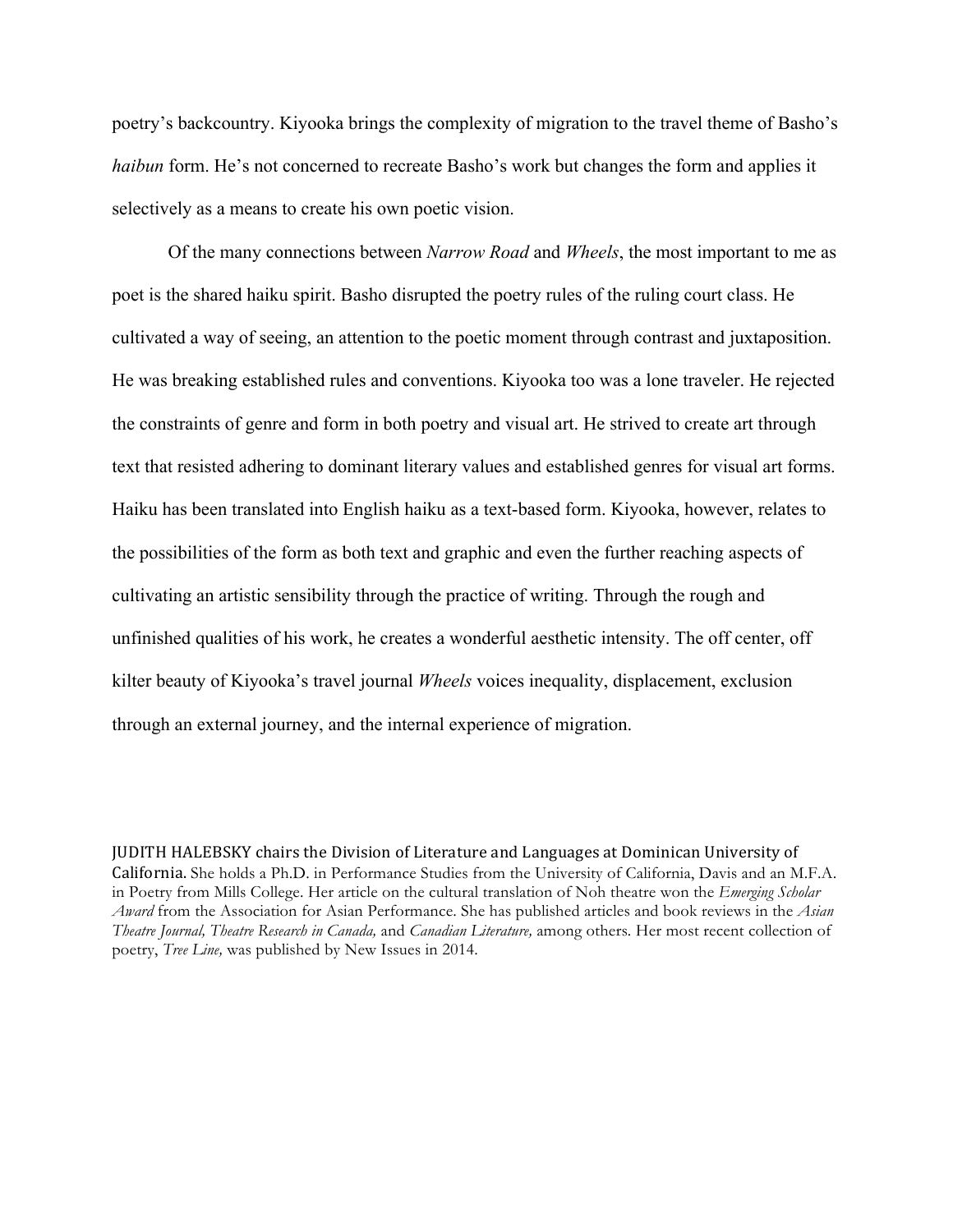#### References

- Fisher, Susan. "Japanese Elements in the Poetry of Fred Wah and Roy Kiyooka." *Canadian Literature* 163 (Winter 1999): 93–110.
- Kiyooka, Roy. "Wheels: A Trip Thru Honshu's Backcountry." In *Pacific Windows.*, edited by Roy Miki, 135–78. Vancouver: Talonbooks, 1997.

Kiyooka, Roy, and Smaro Kamboureli. *Pacific Rim Letters*. Edmonton: NeWest Press, 2005.

Kiyooka, Roy, and Roy Miki. *Pacific Windows: Collected Poems of Roy K. Kiyooka*. Vancouver: Talonbooks, 1997.

Kodama, Sanehide. *American Poetry and Japanese Culture*. Hamden, CT: Archon Books, 1984.

- Matsuo, Bashō, and Hiroaki Sato. *Bashō's Narrow Road: Spring and Autumn Passages: Two Works*. Berkeley: Stone Bridge Press, 1996.
- Miki, Roy, and Smaro Kamboureli. *In Flux: Transnational Shifts in Asian Canadian Writing*. Edmonton: NeWest Press, 2011.

Miner, Earl Roy. *Japanese Poetic Diaries*. Berkeley: University of California Press, 1969.

Munton, Ann.. "The Long Poem as Poetic Diary." *Open Letter* 6, no. 1–2 (1985): 93–106.

Shirane, Haruo. *Traces of Dreams: Landscape, Cultural Memory, and the Poetry of Bashō*. Palo Alto: Stanford University Press, 1998.